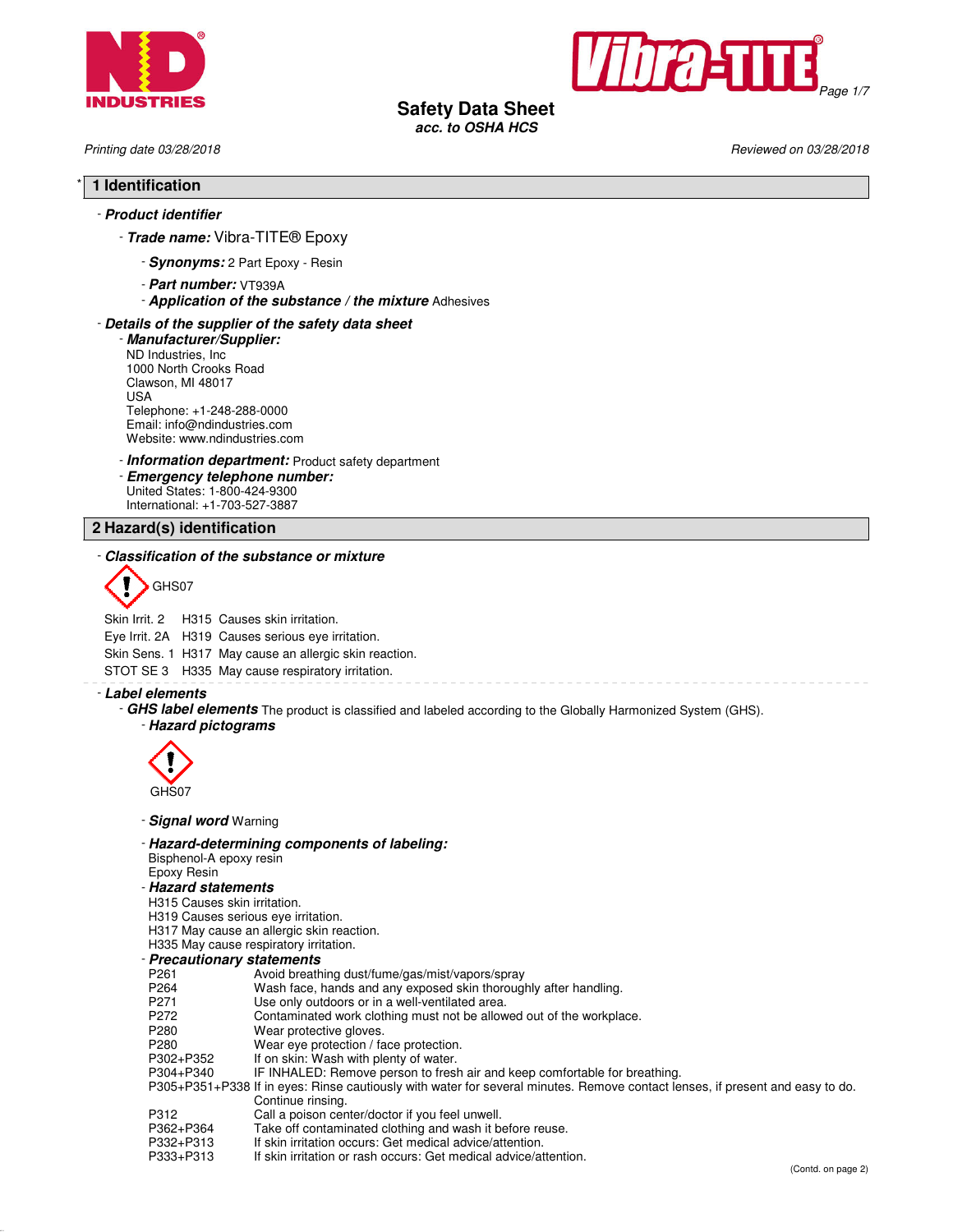## **Safety Data Sheet acc. to OSHA HCS**

Printing date 03/28/2018 Reviewed on 03/28/2018

## **Trade name:** Vibra-TITE® Epoxy

(Contd. of page 1)

|                          |                                                                                                     | TOONIJA. |
|--------------------------|-----------------------------------------------------------------------------------------------------|----------|
| P321                     | Specific treatment (see on this label).                                                             |          |
| P337+P313                | If eye irritation persists: Get medical advice/attention.                                           |          |
| P363                     | Wash contaminated clothing before reuse.                                                            |          |
| P403+P233                | Store in a well-ventilated place. Keep container tightly closed.                                    |          |
| P405                     | Store locked up.                                                                                    |          |
| P501                     | Dispose of contents/container in accordance with local/regional/national/international regulations. |          |
| - Classification system: |                                                                                                     |          |
|                          |                                                                                                     |          |

## - **NFPA ratings (scale 0 - 4)**



## - **HMIS-ratings (scale 0 - 4)**

| <b>HEALTH</b>     | $\begin{bmatrix} 2 \\ 1 \end{bmatrix}$ Health = 2                       |
|-------------------|-------------------------------------------------------------------------|
| FIRE <sup>1</sup> | $\boxed{1}$ Fire = 1                                                    |
|                   | <b>REACTIVITY</b> $\begin{bmatrix} 0 \\ 1 \end{bmatrix}$ Reactivity = 0 |

## - **Other hazards**

## - **Results of PBT and vPvB assessment**

- **PBT:** Not applicable.
- **vPvB:** Not applicable.

## \* **3 Composition/information on ingredients**

## - **Chemical characterization: Mixtures**

- **Description:** Mixture of the substances listed below with nonhazardous additions.

#### - **Dangerous components:**

| 25068-38-6 Bisphenol-A epoxy resin | Skin Irrit. 2, H315; Eye Irrit. 2A, H319; Skin Sens. 1, H317; STOT SE 3, H335 | $80 - 89%$  |
|------------------------------------|-------------------------------------------------------------------------------|-------------|
| 14228-73-0 Epoxy Resin             | Skin Irrit. 2, H315; Skin Sens. 1B, H317; Eye Irrit. 2B, H320                 | $10 - 19\%$ |

## **4 First-aid measures**

#### - **Description of first aid measures**

#### - **After inhalation:**

Supply fresh air and to be sure call for a doctor.

In case of unconsciousness place patient stably in side position for transportation.

Supply fresh air; consult doctor in case of complaints.

- **After skin contact:** Immediately wash with water and soap and rinse thoroughly.
- **After eye contact:** Rinse opened eye for several minutes under running water. If symptoms persist, consult a doctor.
- **After swallowing:** If symptoms persist consult doctor.

- **Information for doctor:**

- **Most important symptoms and effects, both acute and delayed** No further relevant information available.
- **Indication of any immediate medical attention and special treatment needed** No further relevant information available.

## **5 Fire-fighting measures**

#### - **Extinguishing media**

#### - **Suitable extinguishing agents:**

CO2, extinguishing powder or water spray. Fight larger fires with water spray or alcohol resistant foam.

- CO2, sand, extinguishing powder. Do not use water.
- Use fire fighting measures that suit the environment.
- **For safety reasons unsuitable extinguishing agents:** Water
- **Special hazards arising from the substance or mixture** No further relevant information available.

#### - **Advice for firefighters**

#### - **Protective equipment:**

- Wear self-contained respiratory protective device.
- Wear fully protective suit.

## **6 Accidental release measures**

- **Personal precautions, protective equipment and emergency procedures**

#### Wear protective equipment. Keep unprotected persons away. Ensure adequate ventilation Wear protective clothing.

- **Environmental precautions:**

Inform respective authorities in case of seepage into water course or sewage system. Do not allow to enter sewers/ surface or ground water.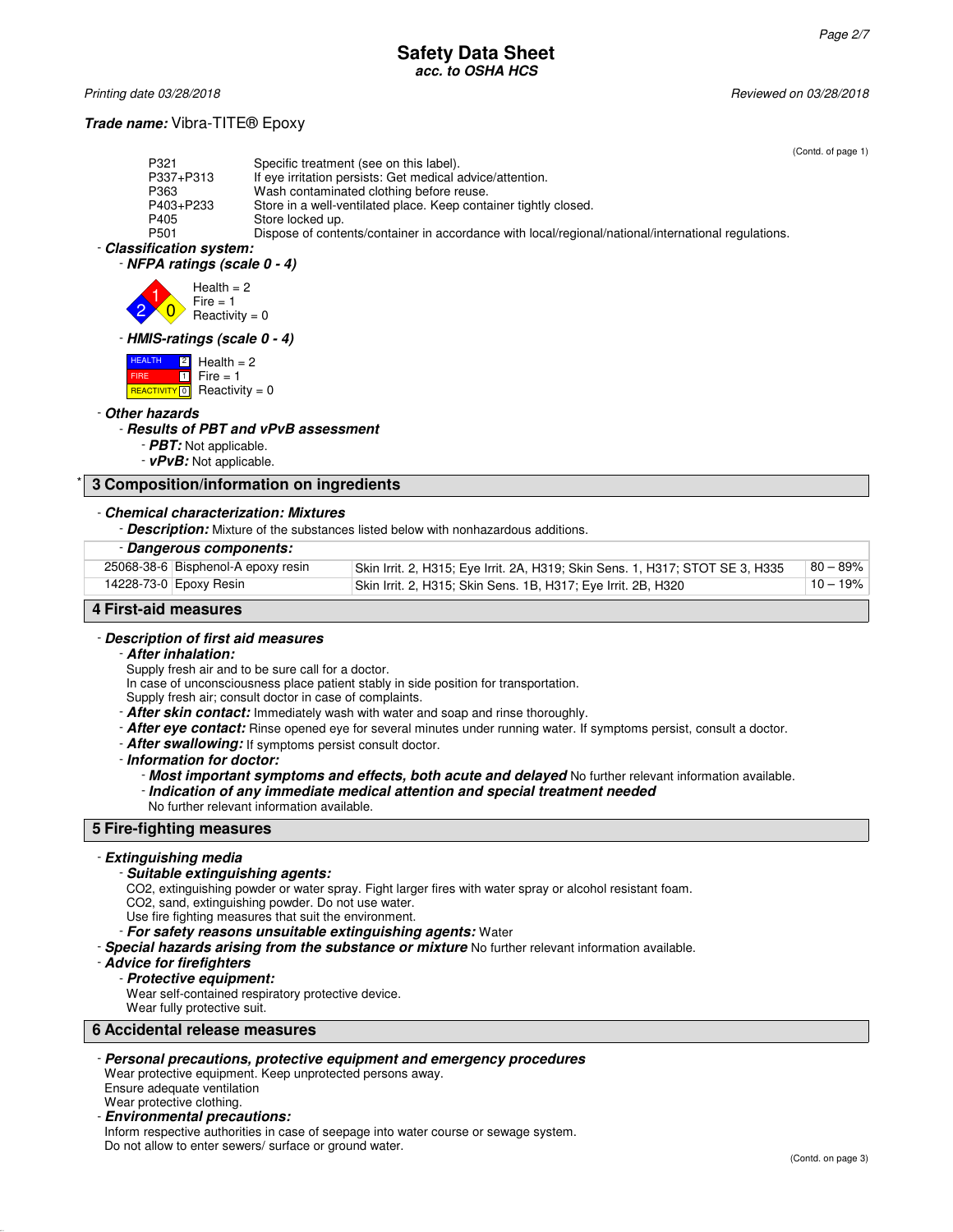## **Trade name:** Vibra-TITE® Epoxy

- **Methods and material for containment and cleaning up:** Ensure adequate ventilation. Do not flush with water or aqueous cleansing agents Dispose of the collected material according to regulations.

#### - **Reference to other sections** See Section 7 for information on safe handling. See Section 8 for information on personal protection equipment. See Section 13 for disposal information.

## **7 Handling and storage**

#### - **Handling:**

#### - **Precautions for safe handling**

Ensure good ventilation/exhaustion at the workplace.

Prevent formation of aerosols.

- **Information about protection against explosions and fires:**

Keep ignition sources away - Do not smoke. Protect against electrostatic charges.

## - **Conditions for safe storage, including any incompatibilities**

- **Storage:**

- **Requirements to be met by storerooms and receptacles:** No special requirements.
- **Information about storage in one common storage facility:** Not required.
- **Further information about storage conditions:** Keep receptacle tightly sealed.

- **Specific end use(s)** No further relevant information available.

## **8 Exposure controls/personal protection**

- **Additional information about design of technical systems:** No further data; see item 7.

#### - **Control parameters**

- **Components with limit values that require monitoring at the workplace:**
- The product does not contain any relevant quantities of materials with critical values that have to be monitored at the workplace.
	- **Additional information:** The lists that were valid during the creation were used as basis.

## - **Exposure controls**

#### - **Personal protective equipment:**

- **General protective and hygienic measures:**

Keep away from foodstuffs, beverages and feed.

Immediately remove all soiled and contaminated clothing.

Wash hands before breaks and at the end of work.

Avoid contact with the eyes and skin.

- **Breathing equipment:**

In case of brief exposure or low pollution use respiratory filter device. In case of intensive or longer exposure use respiratory protective device that is independent of circulating air. - **Protection of hands:**



The glove material has to be impermeable and resistant to the product/ the substance/ the preparation.

Selection of the glove material on consideration of the penetration times, rates of diffusion and the degradation

#### - **Material of gloves**

The selection of the suitable gloves does not only depend on the material, but also on further marks of quality and varies from manufacturer to manufacturer. As the product is a preparation of several substances, the resistance of the glove material can not be calculated in advance and has therefore to be checked prior to the application. Nitrile rubber, NBR

- **Penetration time of glove material**

The exact break through time has to be found out by the manufacturer of the protective gloves and has to be observed. - **As protection from splashes gloves made of the following materials are suitable:** Nitrile rubber, NBR

- **Eye protection:**



Tightly sealed goggles

- **Body protection:** Protective work clothing

(Contd. of page 2)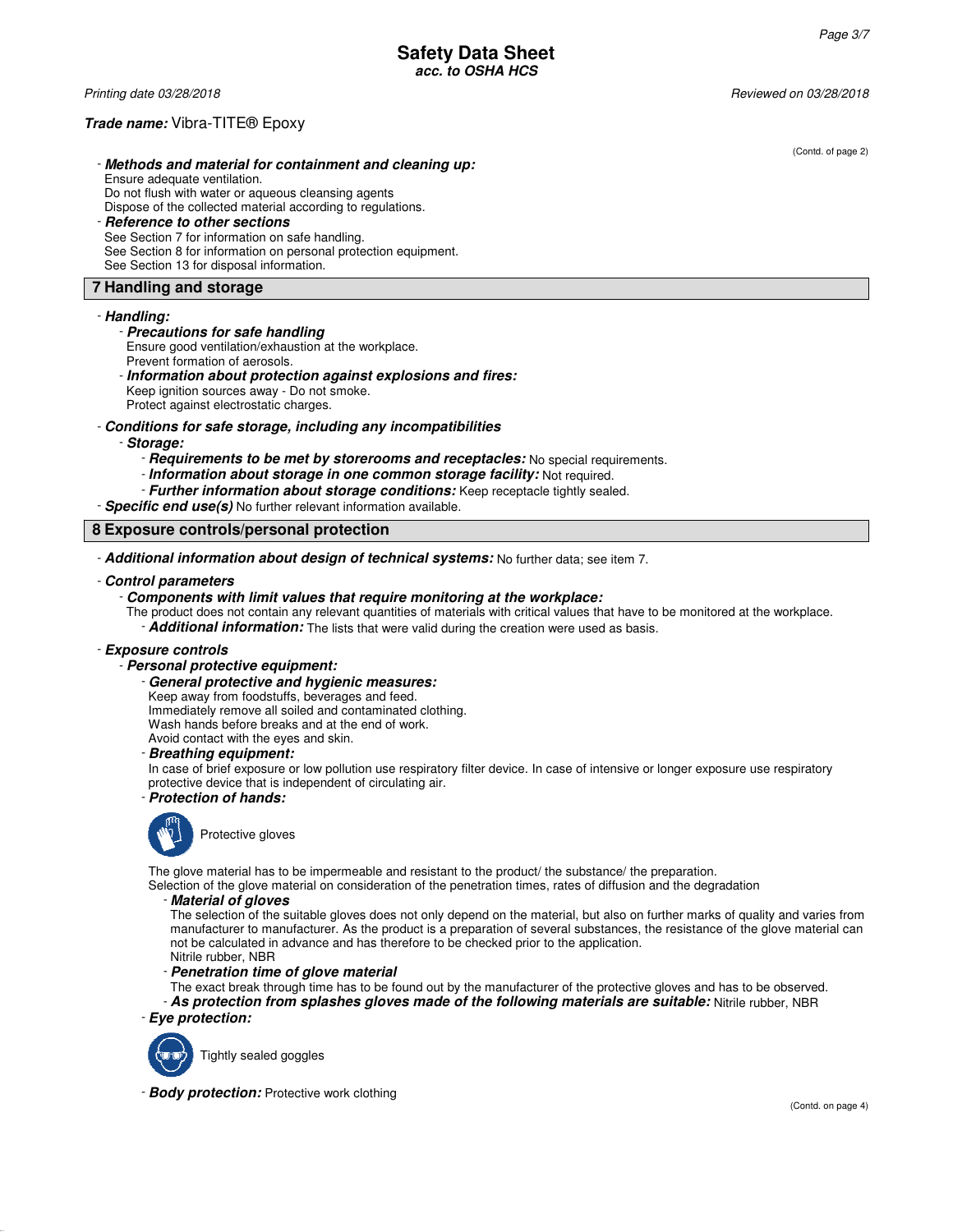Printing date 03/28/2018 **Reviewed on 03/28/2018** Reviewed on 03/28/2018

## **Trade name:** Vibra-TITE® Epoxy

|                                                                                                   |                                                                                                       | (Contd. of page 3) |  |  |
|---------------------------------------------------------------------------------------------------|-------------------------------------------------------------------------------------------------------|--------------------|--|--|
| 9 Physical and chemical properties                                                                |                                                                                                       |                    |  |  |
| - Information on basic physical and chemical properties<br>- General Information<br>- Appearance: |                                                                                                       |                    |  |  |
| - Form:<br>Paste                                                                                  |                                                                                                       |                    |  |  |
| - Color:                                                                                          | Opaque                                                                                                |                    |  |  |
| - Odor:<br>- Odor threshold:                                                                      | uncharacteristic<br>Not determined.                                                                   |                    |  |  |
| - pH-value:                                                                                       | Not determined.                                                                                       |                    |  |  |
|                                                                                                   |                                                                                                       |                    |  |  |
| - Change in condition<br>- Melting point/Melting range:<br>- Boiling point/Boiling range:         | Undetermined.<br>≥ 260 °C (≥ 500 °F)                                                                  |                    |  |  |
| - Flash point:                                                                                    | > 110 °C (> 230 °F)                                                                                   |                    |  |  |
| - Flammability (solid, gaseous):                                                                  | Not applicable.                                                                                       |                    |  |  |
| - Decomposition temperature:                                                                      | Not determined.                                                                                       |                    |  |  |
| - Auto igniting:                                                                                  | Product is not selfigniting.                                                                          |                    |  |  |
| - Danger of explosion:                                                                            | Product does not present an explosion hazard.                                                         |                    |  |  |
| - Explosion limits:<br>- Lower:<br>- Upper:                                                       | Not determined.<br>Not determined.                                                                    |                    |  |  |
| - Vapor pressure:                                                                                 | Not determined.                                                                                       |                    |  |  |
| - Density at 20 $°C$ (68 °F):<br>- Relative density<br>- Vapor density<br>- Evaporation rate      | ~ 1.13 g/cm <sup>3</sup> (~ 9.42985 lbs/gal)<br>Not determined.<br>Not determined.<br>Not determined. |                    |  |  |
| - Solubility in / Miscibility with<br>- Water:                                                    | Not miscible or difficult to mix.                                                                     |                    |  |  |
| - Partition coefficient (n-octanol/water): Not determined.                                        |                                                                                                       |                    |  |  |
| - Viscosity:<br>- Dynamic at 20 $\degree$ C (68 $\degree$ F):<br>- Kinematic:                     | 40,000 - 100,000 mPas<br>Not determined.                                                              |                    |  |  |
| - Solvent content:<br>VOC content:                                                                | 0.00%<br>$\sim 0.0$ g/l / $\sim 0.00$ lb/gl                                                           |                    |  |  |
| - Solids content:<br>- Other information<br>$10$ Ctability and vecativity                         | 5.0%<br>No further relevant information available.                                                    |                    |  |  |

**10 Stability and reactivity**

- **Reactivity** No further relevant information available. - **Chemical stability**

- **Thermal decomposition / conditions to be avoided:** No decomposition if used according to specifications.

- **Possibility of hazardous reactions** No dangerous reactions known.

- **Conditions to avoid** No further relevant information available.

- **Incompatible materials:** No further relevant information available.

- **Hazardous decomposition products:** No dangerous decomposition products known.

**11 Toxicological information** 

| - Information on toxicological effects |  |  |  |  |
|----------------------------------------|--|--|--|--|
|----------------------------------------|--|--|--|--|

- **Acute toxicity:**

- **LD/LC50 values that are relevant for classification:**

**14228-73-0 Epoxy Resin**

Oral LD50 > 2,000 mg/kg (rat)

Dermal  $|LD50| > 2,000$  mg/kg (rabbit)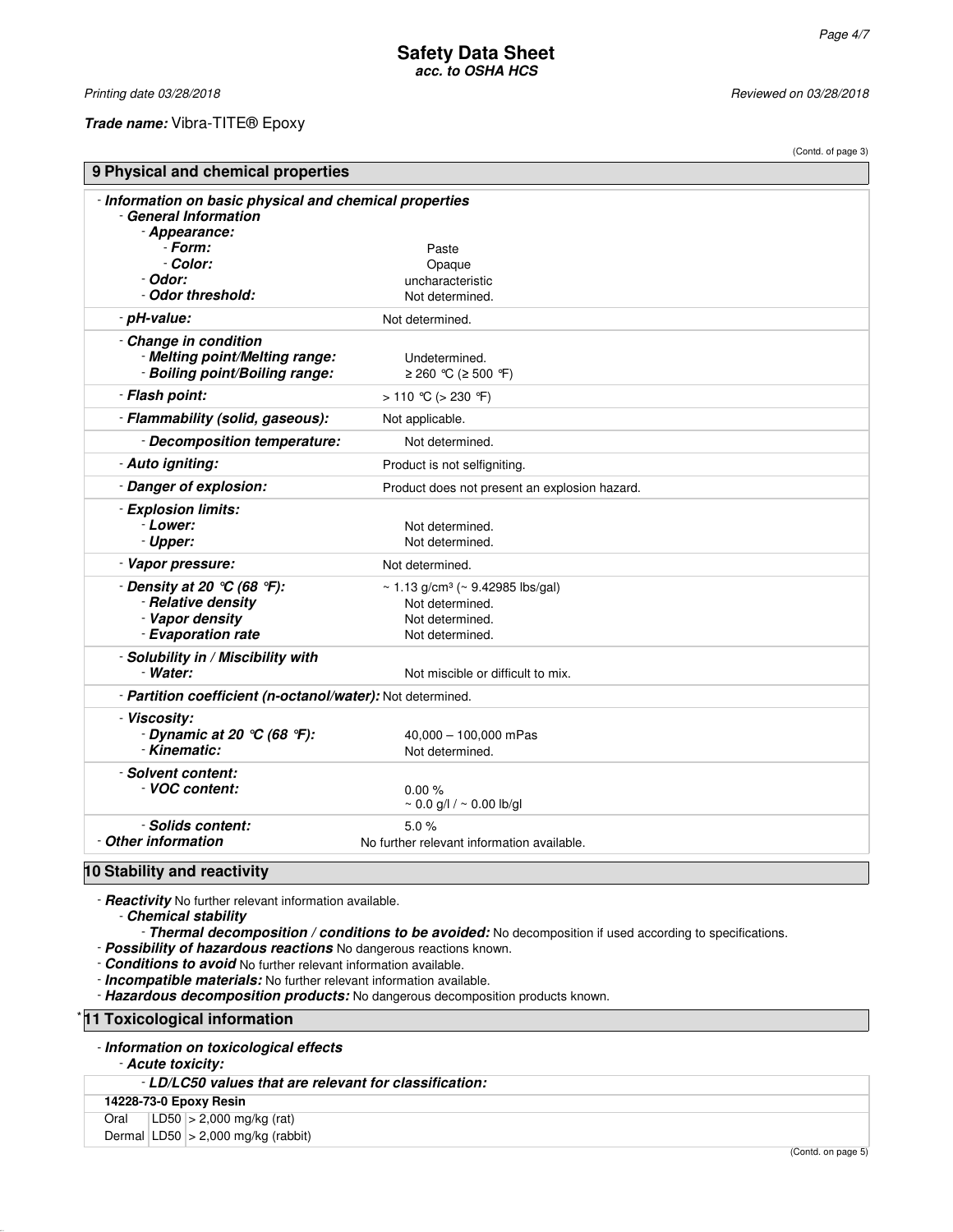Printing date 03/28/2018 Reviewed on 03/28/2018

## **Trade name:** Vibra-TITE® Epoxy

(Contd. of page 4)

#### - **Primary irritant effect:**

- **on the skin:** Irritant to skin and mucous membranes.
- **on the eye:** Irritating effect.
- **Sensitization:** Sensitization possible through skin contact.

#### - **Additional toxicological information:**

The product shows the following dangers according to internally approved calculation methods for preparations:

Irritant

- **Carcinogenic categories**

## - **IARC (International Agency for Research on Cancer)**

## None of the ingredients is listed.

- **NTP (National Toxicology Program)**

## None of the ingredients is listed.

#### - **OSHA-Ca (Occupational Safety & Health Administration)**

None of the ingredients is listed.

## **12 Ecological information**

## - **Toxicity**

Aquatic toxicity: No further relevant information available.

- **Persistence and degradability** No further relevant information available.
- **Behavior in environmental systems:**
	- **Bioaccumulative potential** No further relevant information available.
	- **Mobility in soil** No further relevant information available.
- **Ecotoxical effects:**
- **Remark:** Toxic for fish

#### - **Additional ecological information:**

#### - **General notes:**

Water hazard class 2 (Self-assessment): hazardous for water

Do not allow product to reach ground water, water course or sewage system.

Danger to drinking water if even small quantities leak into the ground.

Also poisonous for fish and plankton in water bodies.

Toxic for aquatic organisms

#### - **Results of PBT and vPvB assessment**

- **PBT:** Not applicable.
- **vPvB:** Not applicable.

- **Other adverse effects** No further relevant information available.

## **13 Disposal considerations**

## - **Waste treatment methods**

- **Recommendation:** Must not be disposed of together with household garbage. Do not allow product to reach sewage system.

#### - **Uncleaned packagings:**

- **Recommendation:** Disposal must be made according to official regulations.

|  | <b>14 Transport information</b> |  |
|--|---------------------------------|--|

| - UN-Number<br>- DOT<br>- IMDG, IATA         | not regulated<br>UN3082                                                                                                                         |
|----------------------------------------------|-------------------------------------------------------------------------------------------------------------------------------------------------|
| - UN proper shipping name<br>- DOT<br>- IMDG | not regulated<br>ENVIRONMENTALLY HAZARDOUS SUBSTANCE, LIQUID,<br>N.O.S. (bisphenol-A-(epichlorhydrin); epoxy resin), MARINE<br><b>POLLUTANT</b> |
| - IATA                                       | ENVIRONMENTALLY HAZARDOUS SUBSTANCE, LIQUID,<br>N.O.S. (bisphenol-A-(epichlorhydrin); epoxy resin)                                              |

(Contd. on page 6)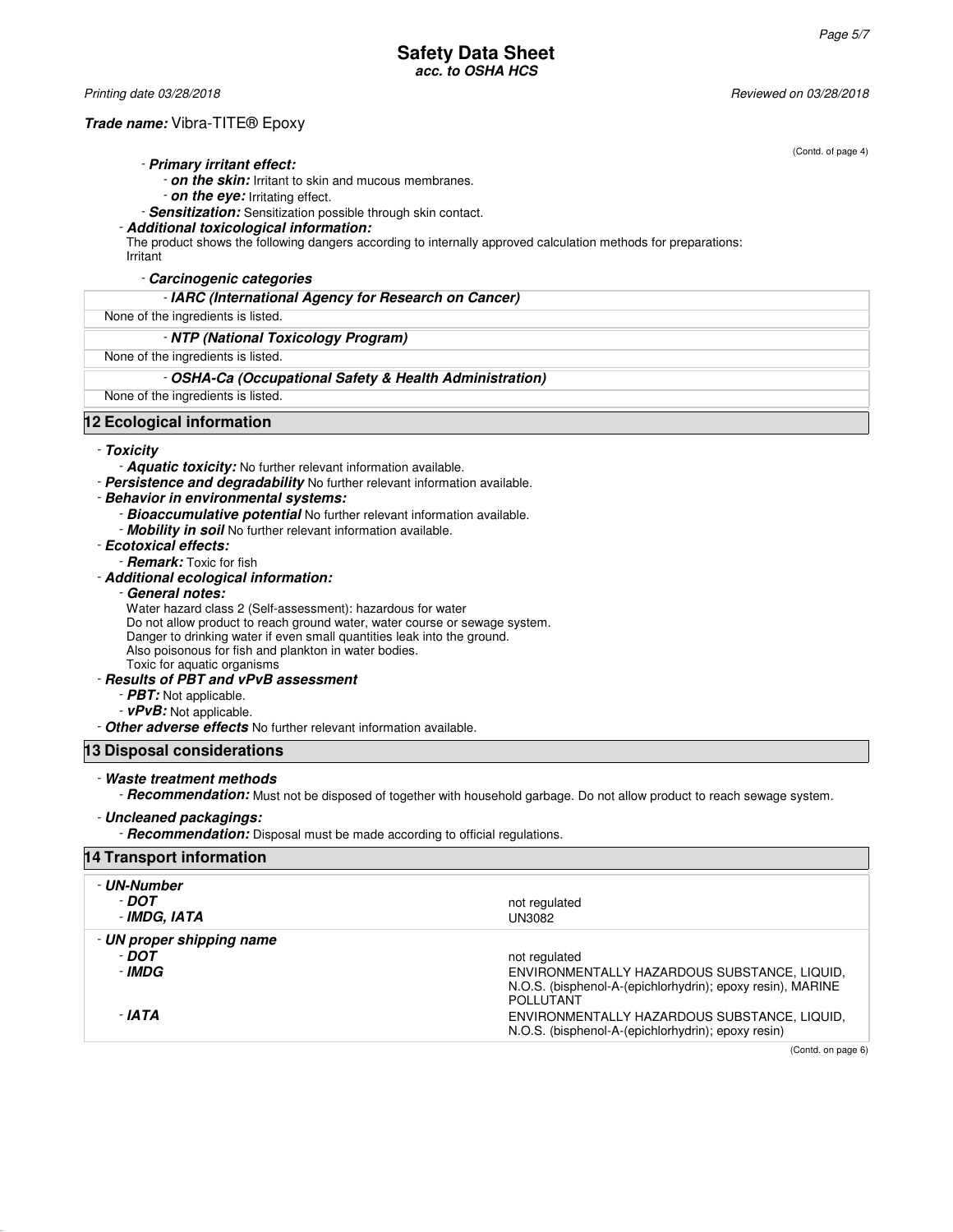Printing date 03/28/2018 **Reviewed on 03/28/2018** 

**Trade name:** Vibra-TITE® Epoxy

|                                                           | (Contd. of page 5)                                                    |
|-----------------------------------------------------------|-----------------------------------------------------------------------|
| - Transport hazard class(es)                              |                                                                       |
| $-$ DOT                                                   |                                                                       |
| - Class                                                   | not regulated                                                         |
| - IMDG, IATA                                              |                                                                       |
|                                                           |                                                                       |
| - Class                                                   | 9 Miscellaneous dangerous substances and articles                     |
| - Label                                                   | 9                                                                     |
| - Packing group<br>- DOT                                  |                                                                       |
| - IMDG, IATA                                              | not regulated<br>III                                                  |
| - Environmental hazards:                                  | Product contains environmentally hazardous substances: bisphenol-     |
|                                                           | A-(epichlorhydrin); epoxy resin                                       |
| - Marine pollutant:                                       | Symbol (fish and tree)                                                |
| - Special marking (IATA):                                 | Symbol (fish and tree)                                                |
| - Special precautions for user<br>- Danger code (Kemler): | Warning: Miscellaneous dangerous substances and articles              |
| - EMS Number:                                             | 90<br>$F-A.S-F$                                                       |
| - Stowage Category                                        | A                                                                     |
| - Transport in bulk according to Annex II of MARPOL73/78  |                                                                       |
| and the IBC Code                                          | Not applicable.                                                       |
| - Transport/Additional information:                       |                                                                       |
| - IMDG                                                    |                                                                       |
| - Limited quantities (LQ)                                 | 5L                                                                    |
| - Excepted quantities (EQ)                                | Code: E1<br>Maximum net quantity per inner packaging: 30 ml           |
|                                                           | Maximum net quantity per outer packaging: 1000 ml                     |
| - UN "Model Regulation":                                  | UN 3082 ENVIRONMENTALLY HAZARDOUS SUBSTANCES,                         |
|                                                           | LIQUID, N.O.S. (BISPHENOL-A-(EPICHLORHYDRIN); EPOXY<br>RESIN), 9, III |
|                                                           |                                                                       |

# \* **15 Regulatory information**

- **Safety, health and environmental regulations/legislation specific for the substance or mixture** - **Sara**

| - Section 355 (extremely hazardous substances):               |
|---------------------------------------------------------------|
| None of the ingredients is listed.                            |
| - Section 313 (Specific toxic chemical listings):             |
| None of the ingredients is listed.                            |
| - TSCA (Toxic Substances Control Act):                        |
| Bisphenol-A epoxy resin                                       |
| Epoxy Resin                                                   |
| - Proposition 65                                              |
| - Chemicals known to cause cancer:                            |
| None of the ingredients is listed.                            |
| - Chemicals known to cause reproductive toxicity for females: |
| None of the ingredients is listed.                            |
| - Chemicals known to cause reproductive toxicity for males:   |
| None of the ingredients is listed.                            |
| - Chemicals known to cause developmental toxicity:            |
| None of the ingredients is listed.                            |
| - Carcinogenic categories                                     |
| - EPA (Environmental Protection Agency)                       |
| None of the ingredients is listed.                            |

(Contd. on page 7)